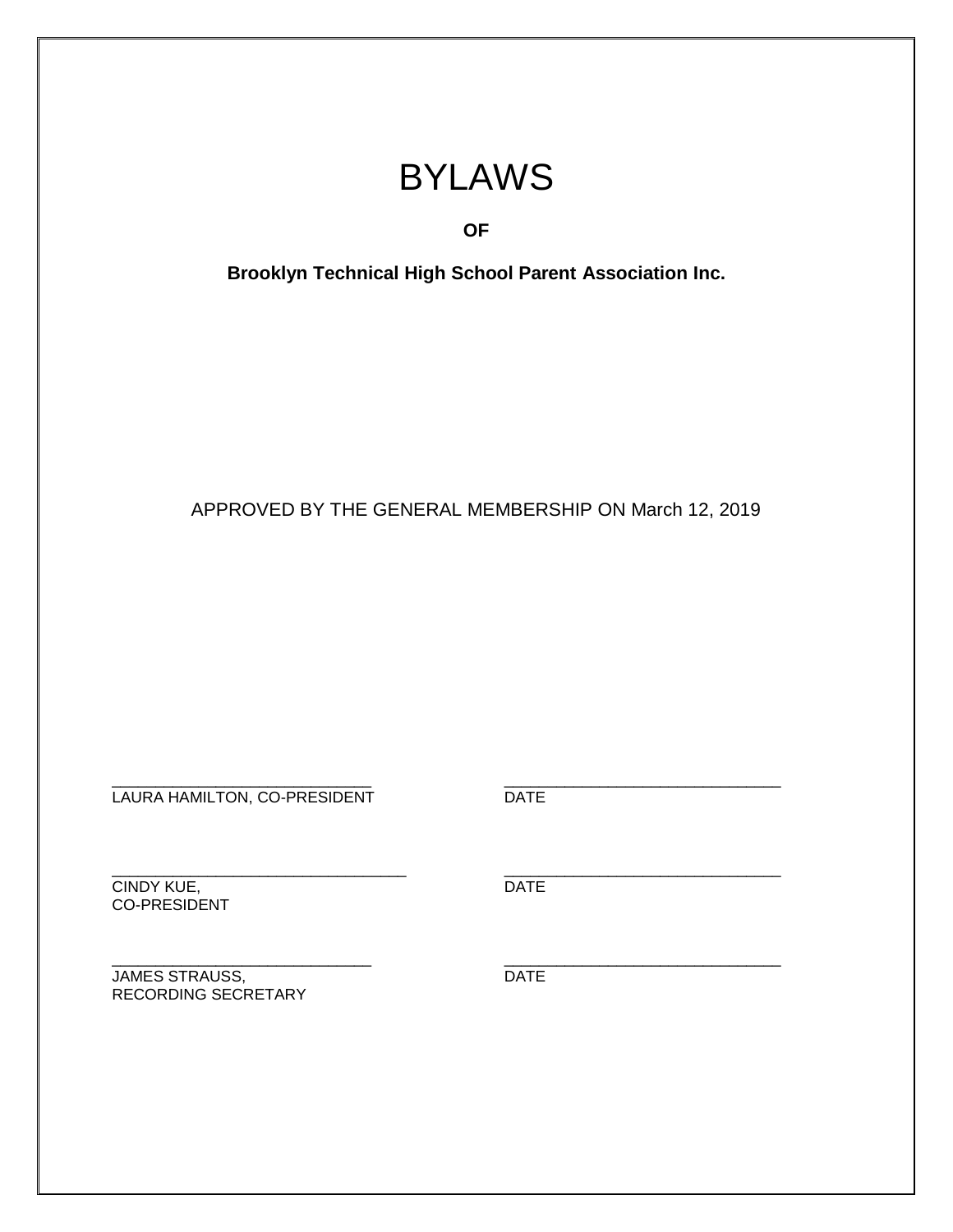## **Article I - Name**

The legal name of the Tech PA shall be the Brooklyn Technical High School Parent Association Inc. The abbreviated name shall be Brooklyn Tech PA.

## **Article II - Objectives**

The objectives of the Tech PA are to provide support and resources to the school for the benefit and educational growth of the students; to develop parent leadership and parent engagement; to foster and encourage parent participation on all levels; and to provide resources to student clubs and teams for the benefit and extra-curricular growth of the students.

## **Article III - Membership**

## Section 1 Eligibility

Parents of students currently attending Brooklyn Technical High School are automatically members of the Tech PA.Parents include parents by birth or adoption, step-parents, legally appointed guardians, foster parents, and persons in parental relation to a student currently attending Brooklyn Technical High School. At the beginning of each school year, the Tech PA shall disseminate a welcome notice to inform parents of their automatic membership status and voting rights.

A parent may not designate another individual to serve in his/her place as a member of the PA/PTA.

Section 2 Dues/Donations

The payment of dues cannot be a condition for participation or membership. However, each member shall be requested to make a voluntary donation of \$600 annually, or \$60 per month for 10 months.

Section 3 Voting Privileges:

Each parent of a student currently enrolled at Brooklyn Technical High School shall be entitled to one vote. Proxy voting, absentee balloting email or conference call is prohibited. The right of a member to vote may be limited by the Conflicts of Interest restrictions outlined in Chancellor's Regulation A-660 (CR A-660).

## **Article IV – Officers**

Section 1 Titles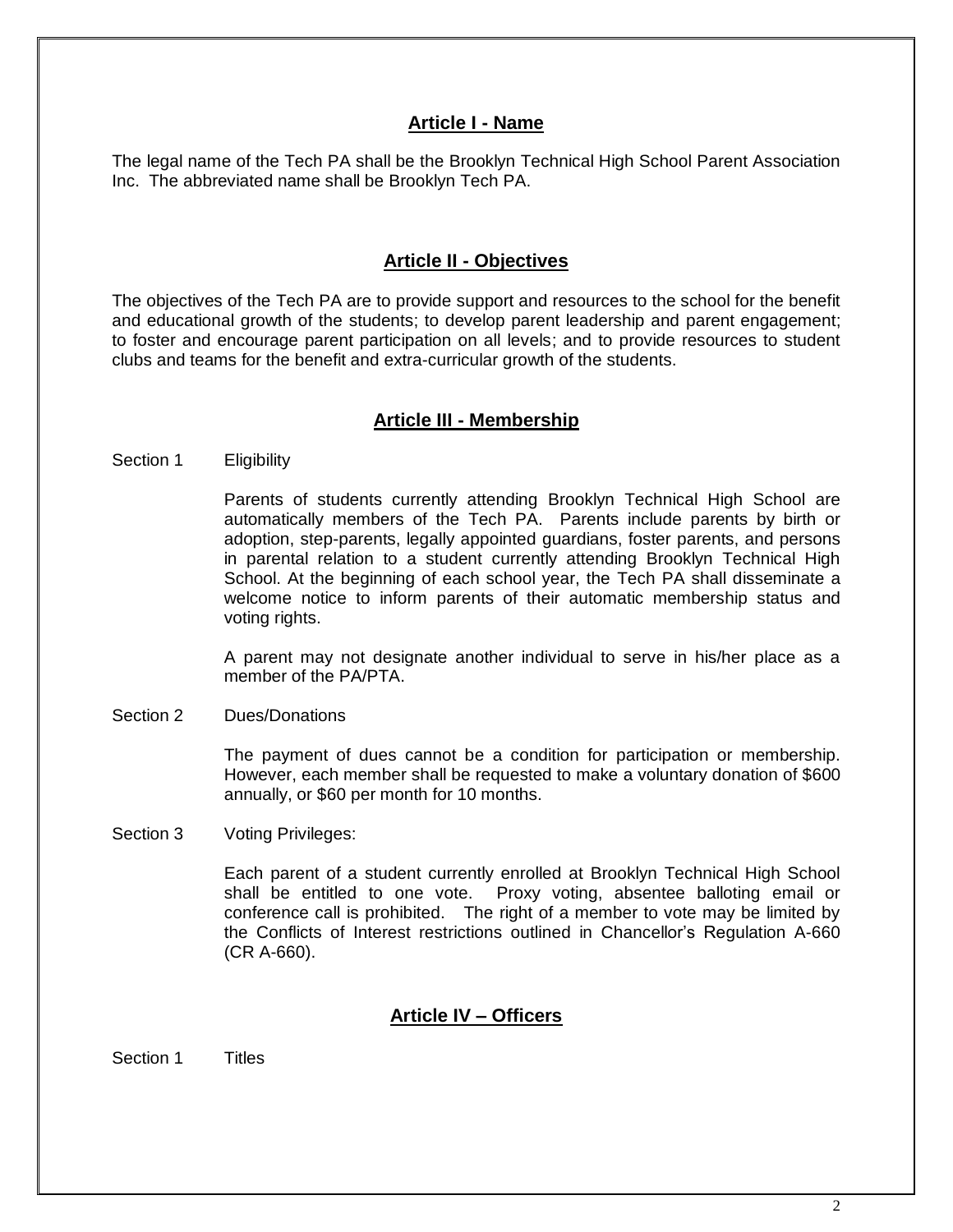The officers of the Tech PA shall be: President or Co-Presidents, Recording Secretary, Treasurer, Assistant Treasurer, Assistant Recording Secretary, Co-Corresponding Secretary, Vice President or Co-VPs of Fundraising, Vice President or Co-VPs of Communications, Vice President of Events and Volunteers, Vice President or Co-VPs of Diversity and Community Engagement, Senior Vice President, Junior Vice President, up to two Sophomore Vice Presidents, and up to five Freshman Parent Members at Large. The Tech PA must elect the following mandatory officers each year in order to be a functioning PA: one President or two Co-Presidents, Recording Secretary and Treasurer.

#### Section 2 Qualifications

To be a member of the Executive Board of the Tech PA, a candidate must be a parent (or person in parental relation) of a student registered and attending Brooklyn Technical High School. Employees of Brooklyn Technical High School may not serve as members of the Executive Board of the PA. This restriction applies equally to employees who are members of the Tech PA as a parent of a student currently attending Brooklyn Technical High School.

Parents who serve in the officer positions of Co-Presidents shall run for the position as a team.

Upon the resignation or removal of a co-officer, the remaining co-officer must choose whether to serve alone for the remainder of the term or resign so that the position can be filled by succession or expedited election.

Parents who serve in the officer positions of Senior Vice President, Junior Vice President, Sophomore Vice President, and Freshman Parent Member at Large shall be a parent of a student in the respective grade that the parent represents.

No parent who has been convicted of a felony shall serve in any capacity on the Executive Board of the Tech PA. All officers of the Executive Board of the PA have a fiduciary duty to the General Membership of the Tech PA. If an officer on the Board has a personal interest that presents a conflict of interest with a matter before the PA, that officer must abstain from a vote on, or participation in, that matter. PA members who have any direct or indirect interest in any business transaction, any financial interest or any business dealing with their school must refrain from any participation in any decision relating to that matter. In the case of a potential conflict of interest, the officer must also abstain from a vote on, or participation in, that matter to avoid even the appearance of impropriety. Such interest, whether direct or indirect, must be disclosed to the membership and placed in the minutes of the meeting at which the disclosure was made. PA members who have a conflict of interest are not eligible to run for officer positions unless they have obtained a waiver from the DOE Ethics Officer.

Term limits for all officer positions of the Tech PA shall be two consecutive oneyear terms. A candidate who has served the maximum number of terms may be elected to serve an additional term provided no other interested candidate is nominated and willing to serve. An officer who has served the maximum number of terms may be elected to a different officer position in successive years.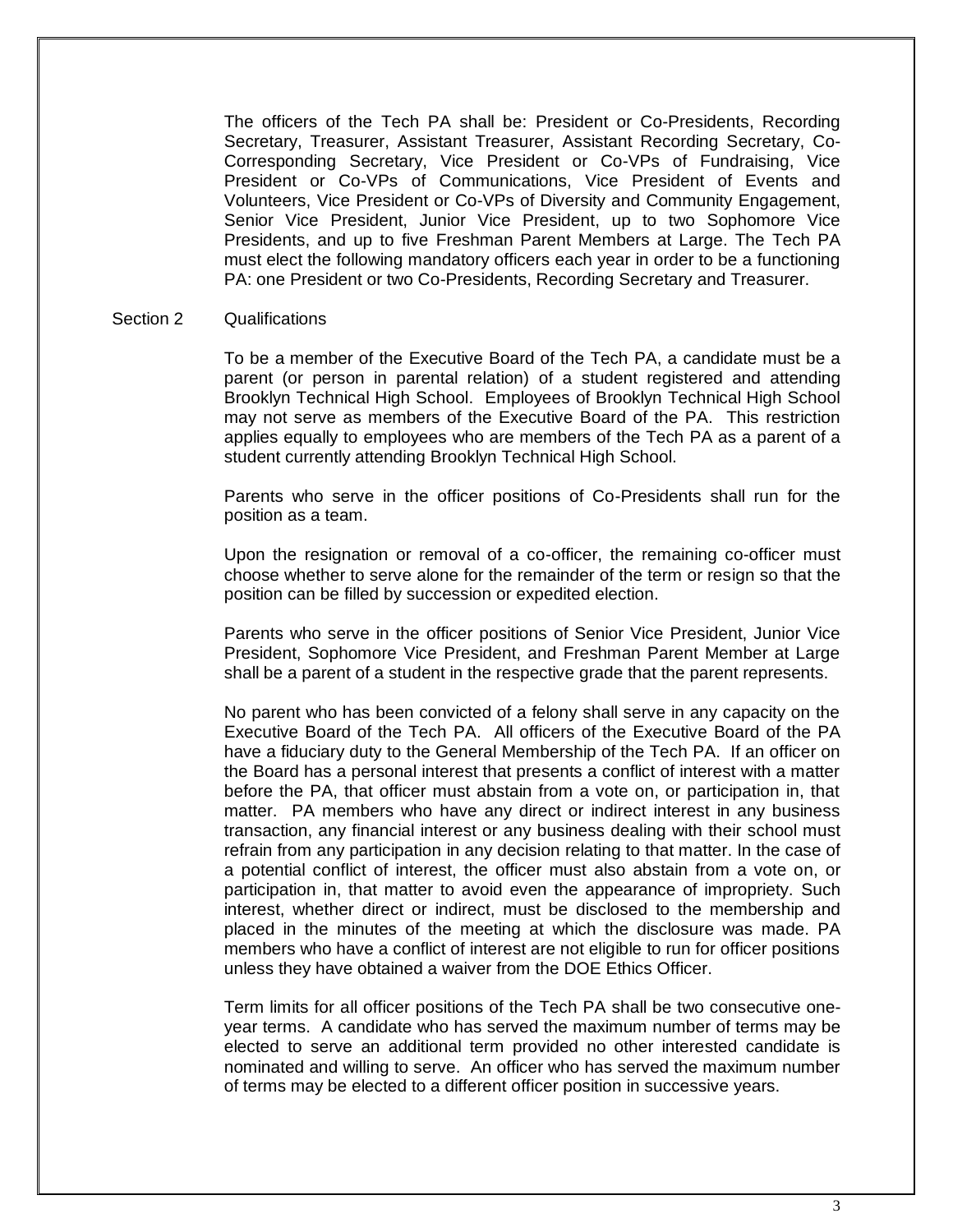## Section 3 Duties of Officers

President or Co-Presidents: The President/Co-Presidents shall (1) preside at all meetings of the Tech PA, (2) be (an) ex-officio member(s) of all committees except the Nominating Committee and the Audit Committee, (3) enforce the bylaws of the Tech PA, (4) appoint chairpersons of Tech PA committees with the approval of the Executive Board, (5) carry into effect all resolutions of the Executive Board and the General Membership of the Tech PA, and (6) generally perform all necessary and ancillary duties of the office. The President/Co-Presidents shall (7) delegate responsibilities to other Tech PA members, (8) encourage meaningful participation in all parent and school activities, and (9) attend all regular meetings of the Presidents' Council or, alternatively, designate a member of the Executive Board of the Tech PA – the Designee – the task of serving on the Presidents' Council. The Designee shall provide a full report to the President/Co-Presidents of the matters addressed and their resolution at the Presidents' Council meeting, which report shall be provided to the President/Co-Presidents before the next regularly scheduled Executive Board meeting.

The President/Co-Presidents shall (10) meet and confer regularly with the Executive Board members in accordance with these bylaws to plan the agendas for the General Membership meetings. The President/Co-Presidents shall (11) each be an eligible signatory on Tech PA checks and (12) sign all documents to be executed for and/or on behalf of the Tech PA. The President/Co-Presidents shall (13) assist with the June transfer of records to the incoming Executive Board.

Recording Secretary: The Recording Secretary shall (1) record minutes at all meetings and (2) be responsible for preparing notices, agendas, sign-in sheets, and materials for distribution. The Recording Secretary shall (3) prepare and post such proposed minutes not less than 14 days prior to the next PA meeting and (4) distribute copies of the proposed minutes at the next scheduled meeting for review, amendment, and approval by the General Membership. After approval of the minutes by the General Membership, the Recording Secretary shall (5) within 14 days ensure the previously posted proposed minutes are amended to reflect the approved minutes and are posted on the website of the Tech PA. The Recording Secretary shall further (6) maintain custody of the Tech PA's records on school premises, and (7) incorporate all amendments into the bylaws and ensure that signed copies of the bylaws with the latest amendments are on file in the Principal's office and posted on the website of the Tech PA. The Recording Secretary shall also (8) assist with the June transfer of all Tech PA records to the incoming Executive Board.

Assistant Recording Secretary: The Assistant Recording Secretary shall be available to assist the Recording Secretary and perform all duties as needed and requested by the Recording Secretary in his/her absence.

Treasurer*:* The Treasurer shall (1) be responsible for all financial affairs and funds of the Tech PA, (2) be responsible for maintaining an updated record of all income and expenditures on school premises, (3) be one of the signatories on checks, and (4) adhere to and implement all financial procedures established by the Tech PA. The Treasurer shall also (5) prepare and present a written report of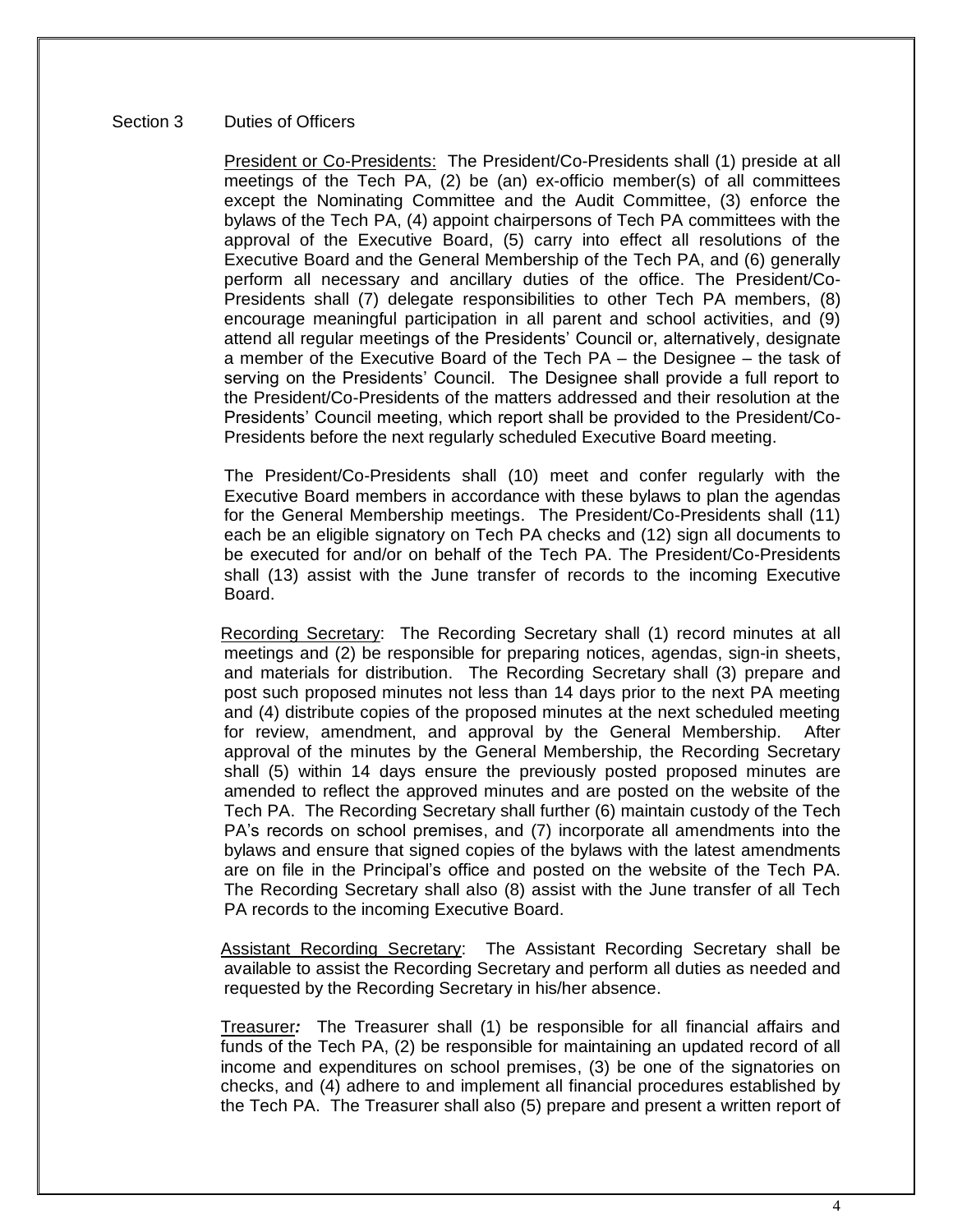transactions at every Executive Board and General Membership meeting. This report must include income, refunds, reimbursements, and other expenditures, and opening and closing balances for the reporting period. The Treasurer shall also (6) prepare the interim and annual financial reports of the Tech PA as required by the Chancellor's Regulations and (7) make available all books and financial records for viewing by members upon request and/or audit. (8) The Treasurer shall assist with the June transfer of all records to the incoming Executive Board.

Assistant Treasurer. The Assistant Treasurer shall be available to assist the Treasurer and perform all duties as needed by the Treasurer in his/her absence.

Corresponding Secretary: The Corresponding Secretary shall be responsible for reviewing, maintaining and responding to all correspondence addressed to the Tech PA. The Corresponding Secretary shall send acknowledgement letters under the signature of the President/Co-Presidents to individuals and organizations that have made donations to the Tech PA within a reasonable period of time after receipt of a donation.

Vice President or Co-Vice Presidents of Fundraising: The Vice President or Co-Vice Presidents of Fundraising shall be the chair or co-chairs of the Fundraising Committee. Responsibilities include, but are not limited to planning and managing fundraising activities and events throughout the school year; acting as head of the Annual Fund; applying for grants, and any other activities to raise funds for the PA. The position shall be a voting member of the Executive Board and may be filled by one or two people who agree to jointly share responsibilities thereby acting as Co-Vice Presidents.

Vice President or Co-Vice Presidents of Communications: The Vice President or Co-Vice Presidents of Communications shall be the chair or co-chairs of the Communications Committee. Responsibilities include but are not limited to preparing notices, announcements and memoranda to be distributed to the general membership; working with the school administration and PA to facilitate communications between the school and parents via the school and PA websites, email and flyers; and working to include translated versions of PA communications when possible. The position shall be a voting member of the Executive Board and may be filled by one or two people who agree to jointly share responsibilities thereby acting as Co-Vice Presidents.

Vice President or Co-Vice Presidents of Events and Volunteers. Arrange for PA events such as meetings and seminars to be placed on school schedule. Work to get parents involved in various events, including, but not limited to, the Teacher Appreciation Dinner, PA meetings, High School and College Fairs, Parent Workshops, Orientation Nights and Open Houses. Arrange for sign up pages (online or on paper) so that parents can commit to volunteering for specific time periods on event days.

Vice President or Co-Vice Presidents of Diversity and Community Engagement. The Diversity and Community Engagement Committee has been established to reach out to and engage the diverse parent population at Brooklyn Technical High School. The PA is committed to hearing the voice of every parent/caregiver, as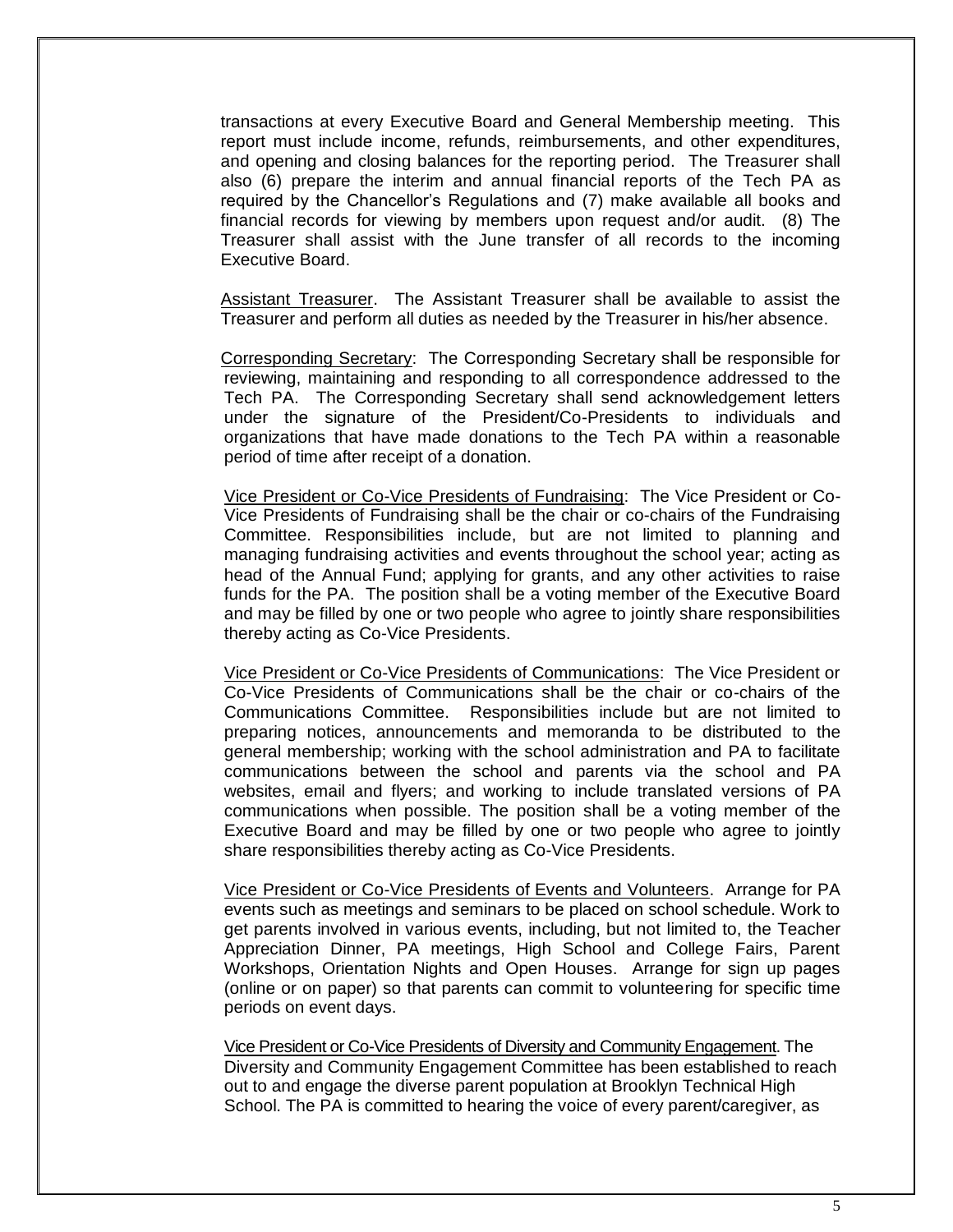that is key to the success of the Parent Association's mission to engage parents and foster parent participation. We will build empathy, resilience and community by exploring, understanding and valuing our differences. Will be responsible for planning events and programs to promote a just, diverse, and inclusive community. The programs will include (but not be limited to): language interpretation services, discussions with faculty, administrators, alumni and students, the exploration of noteworthy art, books and film, community building activities and encouraging parents to run for leadership positions.

Senior Vice President, Junior Vice President, Sophomore Vice Presidents. The Senior Vice President, Junior Vice President, and Sophomore Vice Presidents shall (1) represent the interests of the parent body of the senior, junior, and sophomore classes, respectively. They shall (2) further assist the President or Co-Presidents in the execution of their duties, and (3) perform leadership roles in multiple Tech PA committees. The Senior Vice President, Junior Vice President, and Sophomore Vice Presidents shall each (4) actively participate in the Fundraising Committee or the Communications Committee or both.

Freshman Parents at Large: The five Freshman Parents at Large shall represent the interests of the parent body of the freshman class. The Freshman Parents at Large shall participate actively in at least one Tech PA committee to develop the knowledge and experience to serve in a leadership role in future Tech PA Executive Boards.

## Section 4 Election of Officers

Spring Elections: Officers of the Executive Board of the Tech PA – with the exception of the five Freshman Parents at Large positions – shall be elected by the last day of each school year. PA officers are elected to serve a one-year term, beginning July 1 and ending June 30 of the following year. Any timeline established by the Tech PA to complete the nominations and election process must adhere to this timeframe. Nominations shall be offered by the Nominating Committee and taken from the floor at the General Meeting of the Tech PA beginning in April of each year. Elections shall be held at the General Meeting of the Tech PA in May. The Principal shall be kept apprised of the timing of the elections. The principal should be notified of the date and time of the annual election by April 1, but must be notified no later than May 1. Candidates need not be present on election day.

## School Leadership Team Elections:

Parent representation on the School Leadership Team (SLT) is vital to ensure that parents are included in the development of the School's Comprehensive Educational Plan (CEP) and that the needs and priorities of the school are reflected in the goals of the PA. The parent members of the PA must elect the parent representatives to the SLT (See Chancellor's Regulation A-655). SLT elections may take place during the same meeting as officer elections. The election of SLT parent members must take place after the election of PA mandatory officers. SLT elections may follow the procedure for expedited elections.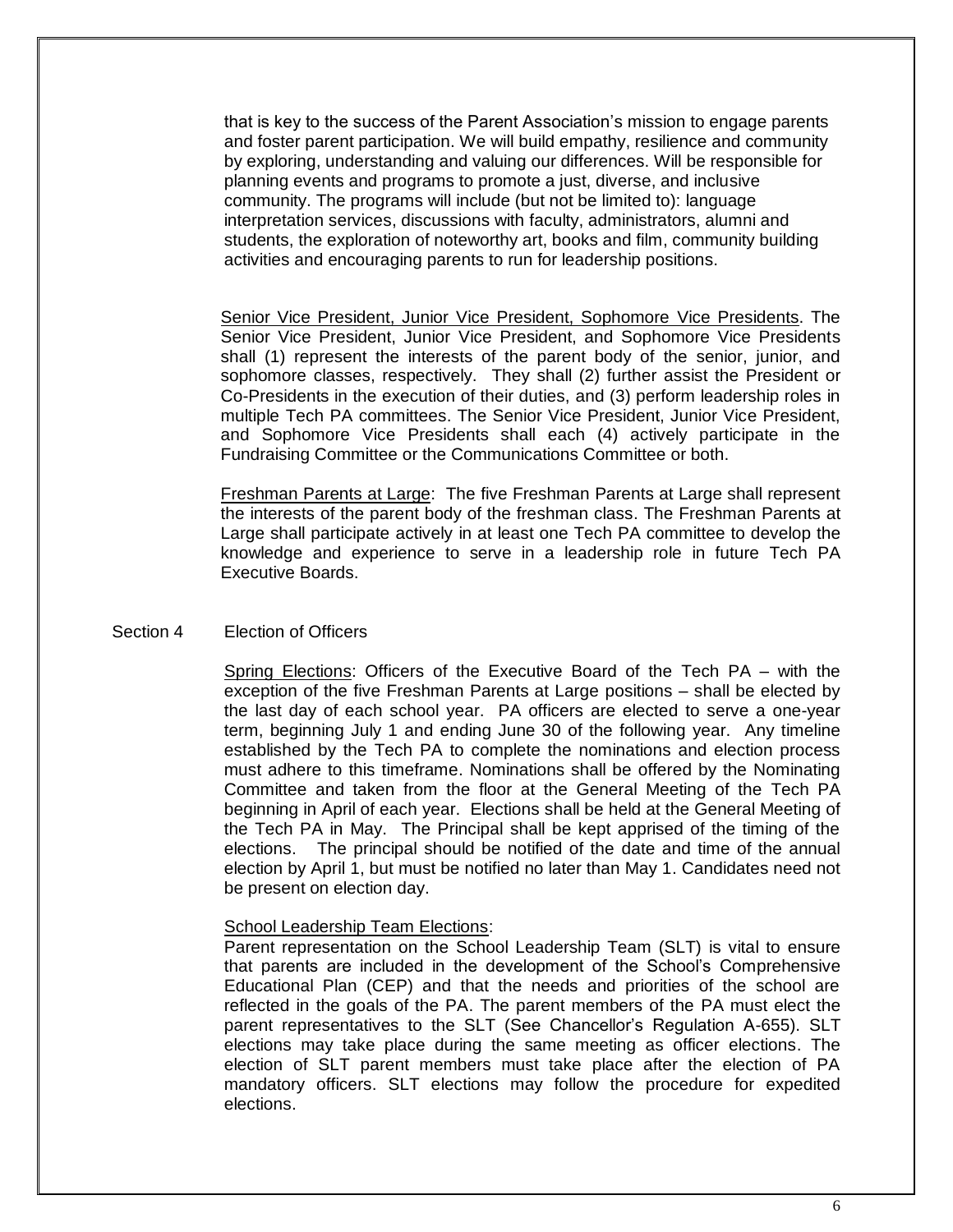Fall Elections: The positions subject to fall election are the five Freshman Parents at Large. Nominations shall be taken from the floor at the General Membership Meeting in September. Elections shall be held at the General Membership Meeting in October. The Freshman Parents at Large shall serve a term beginning with their election and concluding on June 30 of the same school year. Candidates need not be present on election day.

Nominating Committee: A Nominating Committee shall be established no later than the April General Membership meeting. The Nominating Committee shall consist of three to five members of the Tech PA. A majority of the committee members must come from the General Membership. The remaining committee members shall be selected by the President or Co-Presidents, subject to the approval of the Executive Board. The Nominating Committee shall choose one of its members to serve as chairperson. No person employed at Brooklyn Technical High School shall be eligible to serve on the Nominating Committee. No person who is running for office may serve as a member of the Nominating Committee.

The Nominating Committee shall solicit candidates from the membership in writing. Notices should be translated into languages spoken by parents in the school wherever possible. The Nominating Committee will also be responsible for conducting the election.

Duties of Nominating Committee: The duties of the Nominating Committee include the following:

- canvassing the membership for eligible candidates, including via e-mail blasts, the Tech PA website and Tech PA social media;
- preparing and distributing all notices of any meeting pertaining to the nomination and election process, in accordance with CR A-660;
- preparing ballots, attendance sheets, a ballot box, tally sheets and all other materials pertaining to the election;
- verifying the eligibility of all interested candidates prior to the election;
- ensuring that an opportunity for nominations, including self-nominations, to be taken from the floor and then officially closed during the May meeting;
- scheduling the election at a time that ensures maximum participation;
- ensuring that only eligible members receive a ballot for voting;
- ensuring that the election is certified by the Principal or his/her designee immediately following the election.

If a Nominating Committee cannot be formed, the Tech PA must proceed with an expedited election – a single meeting where all nominations are taken from the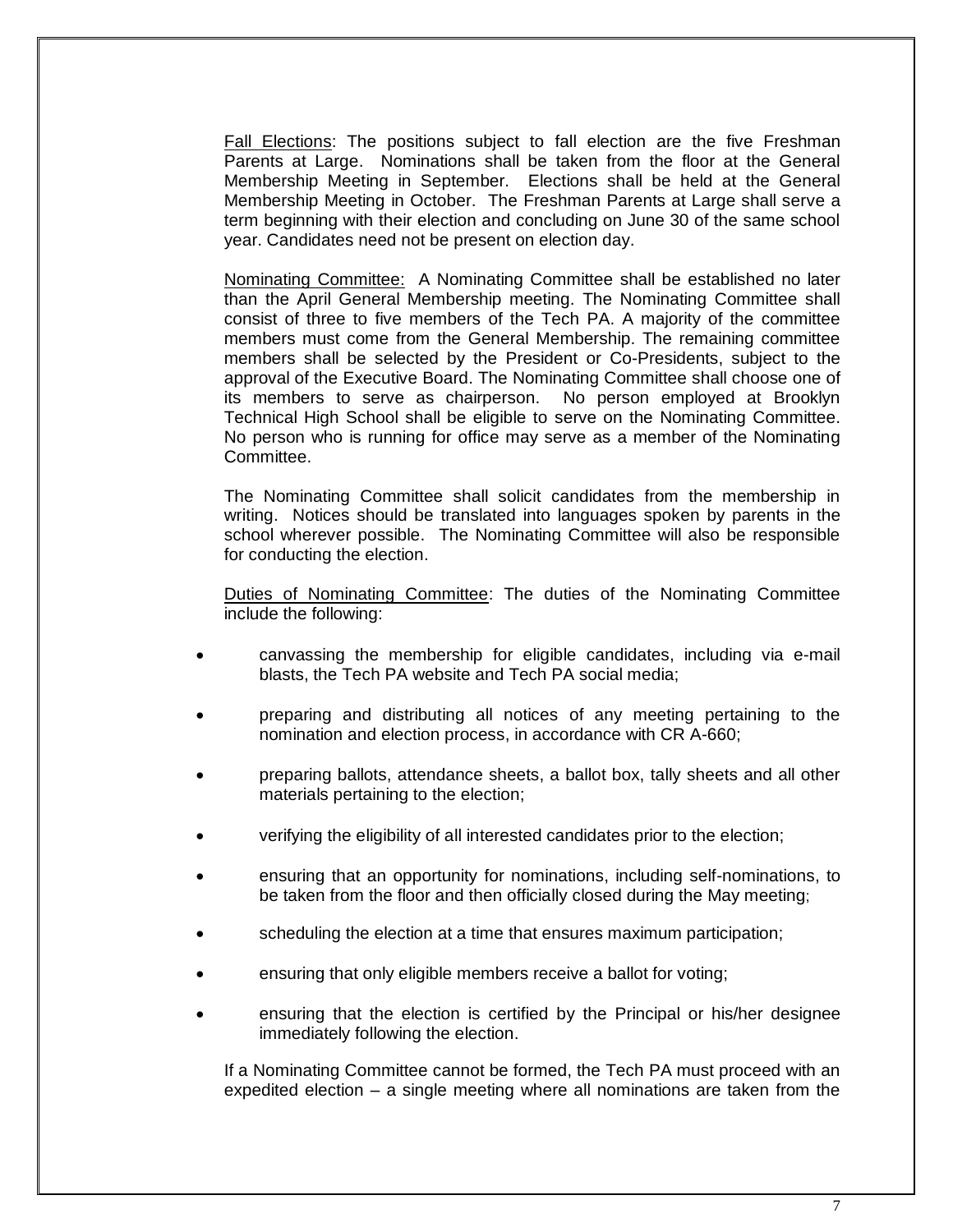floor for all offices immediately prior to the election. This meeting shall be conducted and completed by the last day of school.

Notices: The meeting notice and agenda for the spring General Membership election meeting shall be distributed in accordance with CR A-660's notice requirements. All meeting notices and agendas shall be available in English and translated into languages spoken by parents in the school whenever possible. The distribution date shall appear on all notices. If nominations have been closed, the election meeting notice shall list all candidates in alphabetical order by surname under the office for which they are nominated.

#### Contested Elections and the Use of Ballots:

- Written ballots are required for all contested offices. Candidates must be listed on ballots in alphabetical order by last name for each office. Candidates running for co-offices must be listed together and voted for as a team. Where possible, ballots should contain instructions in the languages spoken by parents other than English.
- Each candidate shall be permitted approximately one to two minutes, in the discretion of the President/Co-Presidents, to address the PA General Membership during the election meeting. All candidates for a given position must be permitted the same amount of time to address the PA General Membership. If a candidate is not present, another member may read the candidate's statement.
- Ballots must remain in the meeting room until the election meeting has been adjourned. Ballots must be counted immediately following the conclusion of voting and in the presence of at least three observers from the general membership.
- Ballots must not be removed from the school. The Tech PA must retain ballots on school premises for one year following the date of the election or until the determination of any grievance filed concerning the election, whichever is later.
- Run-off elections

When two or more candidates are tied for the highest number of votes, a runoff election must be conducted among those candidates only. Whenever possible, run-off elections should be held at the same meeting.

## Uncontested Elections:

If there is only one candidate for an office, a member must make a motion to cast one vote to elect the candidate for office. A vote of the membership is required for approval of the motion. The result of the motion must be recorded in the minutes.

## Officer Vacancies: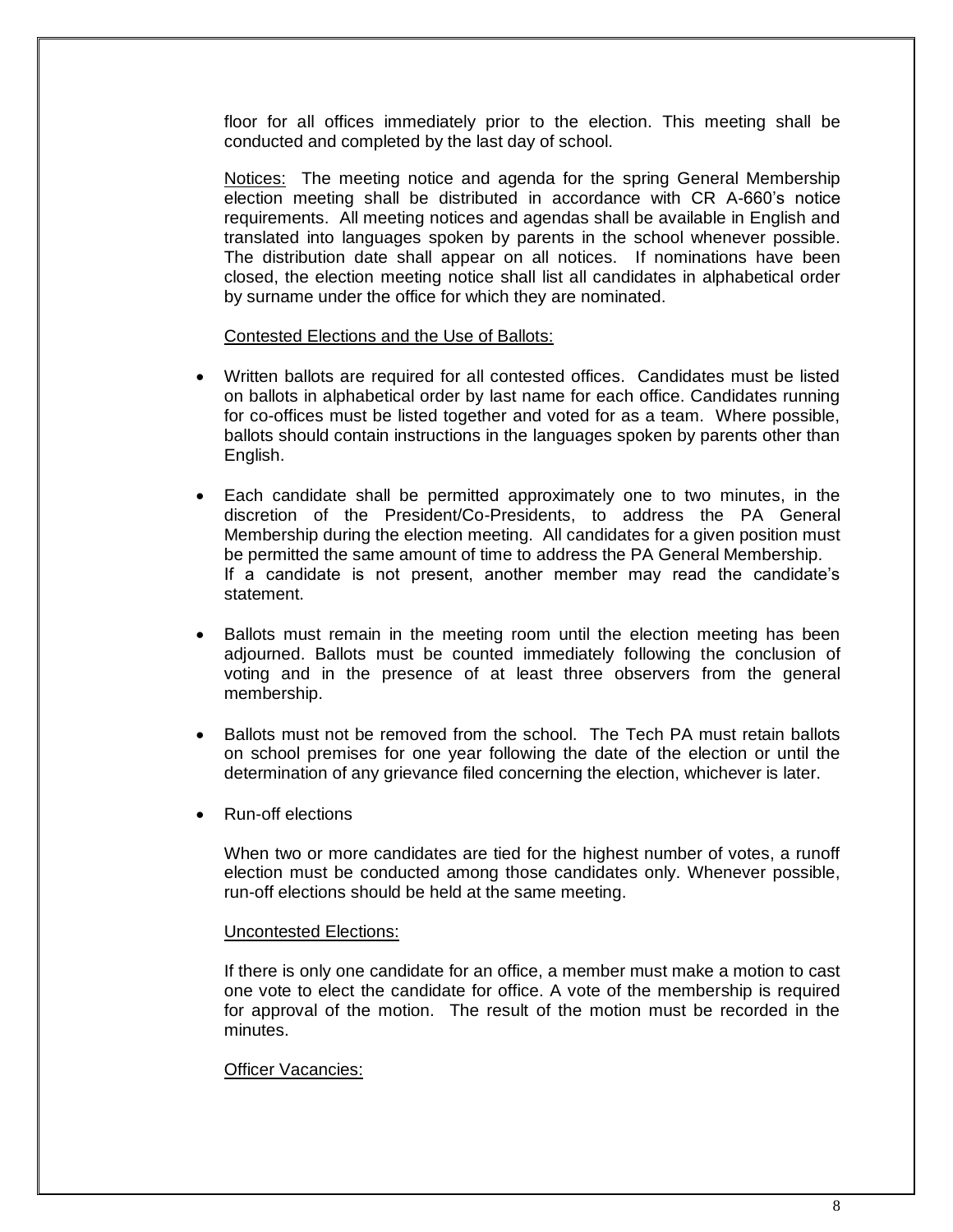All officer vacancies must be filled by succession of the next highest-ranking officer. In the case of the resignation or removal of a Co-President, the remaining Co-President shall be President through the remainder of the school year. A vacancy in the position of President shall be filled by the next highestranking officer. The succession order shall be: (1) Senior Vice President, (2) Junior Vice President, and (3) Sophomore Vice Presidents. In the event that an office cannot be filled through succession, an expedited election must be held to fill the vacancy. Officers who wish to resign their positions once an election has been certified must submit their written resignation to the Recording Secretary and immediately turn over all Tech PA records.

When an officer vacancy is created by resignation or removal, the PA executive board must notify the membership in writing within 5 calendar days and specify whether the vacancy will be filled by succession or expedited election. The PA executive board may request guidance from the appropriate Presidents' Council or appropriate superintendent. PA officers may choose to retain their positions and not succeed to a vacant office. Any mandatory offices that remain vacant after the order of succession has been followed must be filled by expedited election.

## Expedited Election Process:

Expedited elections shall be held to fill vacancies in the event they cannot be filled through succession. The Executive Board shall be responsible for announcing vacancies and distributing written notice of the expedited elections. All nominations must be taken from the floor, immediately prior to the election. If the election is contested, written ballots must be used in accordance with these bylaws.

## Election Grievances

Individuals who believe an election was conducted improperly may submit an election grievance to the superintendent's office, with a copy to FACE sent to ElectionGrievances@schools.nyc.gov, and the appropriate Presidents' Council. Because it is important for the functioning of PAs that election results be determined with finality in a timely manner, the rules applicable to election grievances are different from those that apply to other complaints and disputes.

Election grievances must be submitted and will be responded to in writing, in a timely manner as defined in these bylaws. Grievances will be sustained only if there is a specific and material violation of either A-660 or these bylaws.

1. Filing an election grievance. All election grievances:

- Must be submitted in writing and must state the name of the complainant(s) and include a telephone number or email address where they may be contacted. Anonymous complaints and in-person or telephone complaints will not be accepted.
- Must be submitted no later than 5 days after the election meeting or announcement of results if later.
- Must allege a specific, material violation of this regulation or of the PA/PTA's bylaws.
- 2. Election grievance decision. No later than 10 days after receiving the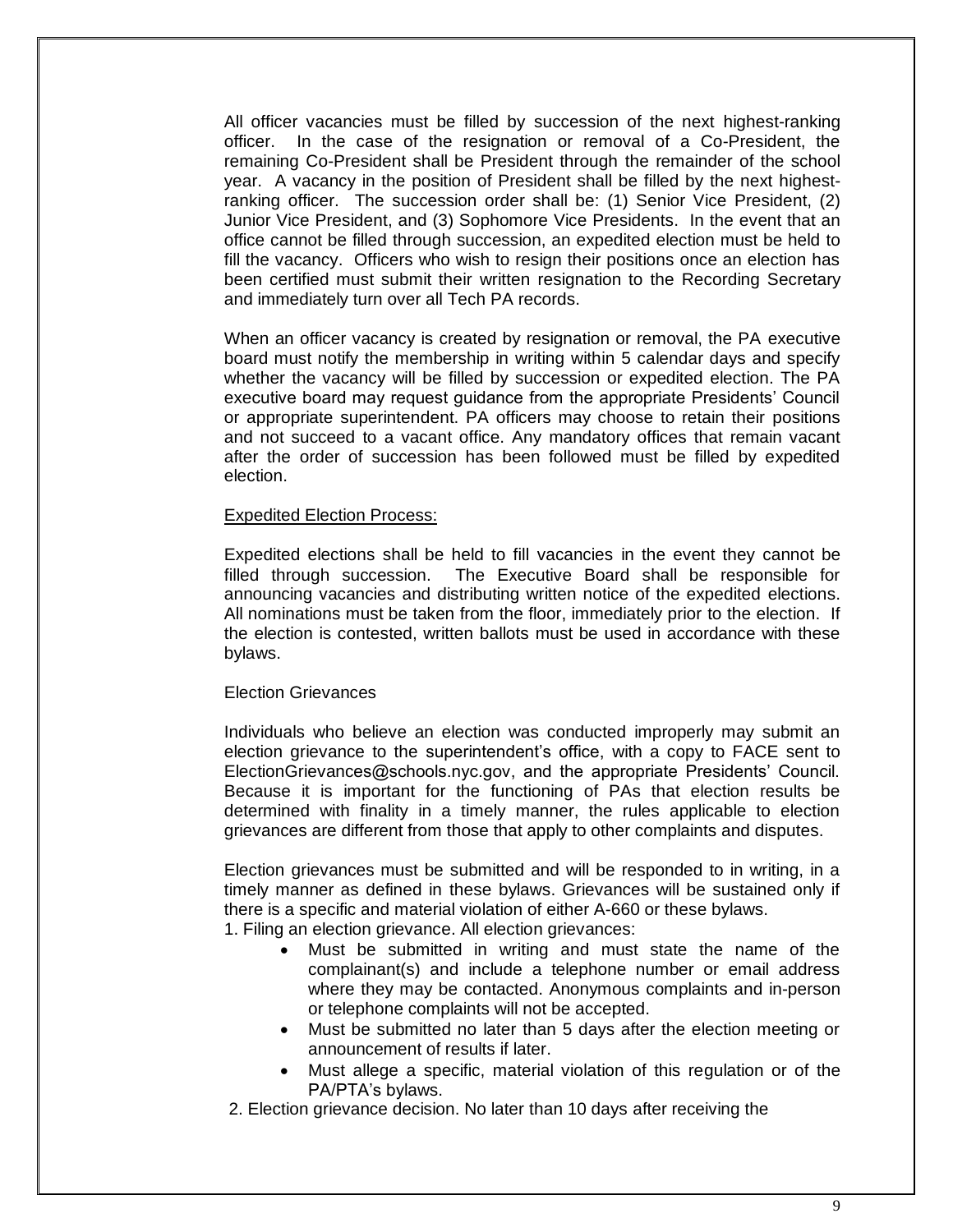grievance, the superintendent will issue either a written decision or a notification that the grievance has been referred to FACE.

- The superintendent may request assistance from the appropriate Presidents' Council in investigating the election or rendering a decision.
- If the election grievance is referred to FACE, a written decision will be rendered no later than 10 days after the referral. The decision of FACE is final and binding.
- 3. Appeal of election grievance decisions. Decisions of the superintendent may be appealed to FACE. Appeals must be submitted in writing no later than five days after the decision.
	- FACE will, within 5 days of receiving the appeal, issue a letter affirming, reversing, or modifying the superintendent's decision. Grounds for reversal/modification are limited to:
	- A mistaken interpretation of A-660 or of these bylaws.
	- Failure to follow the grievance procedures outlined in this regulation.
	- New information becoming available that was not available at the time the superintendent rendered his/her decision.
	- The decision of FACE is final and binding. All decisions will be made available to the public upon request. When appropriate, personally identifiable information will be deleted from issued decisions
- Section 5 June Transfer of Records

All Tech PA Records must be maintained for six years. Outgoing Executive Board members must ensure that records are transferred to the newly elected Executive Board members, including all parent contact information obtained during their term of office. Transfers must occur on school premises, in the presence of the Principal, the next practicable day after the election. At least one meeting will be scheduled during the month of June for this purpose. Any member of the Executive Board may request the assistance of the Borough High Schools Presidents' Council Brooklyn (BHSPCB) during this process.

Section 6 Disciplinary Action

Any officer who fails to attend three consecutive Executive Board or General Membership meetings shall be removed from office by recommendation of the Executive Board or motion from a member. A two-thirds vote of the membership present is required for approval. The officer shall be given the opportunity to submit in writing an explanation showing good cause which explains his/her reason for not attending these meetings for consideration by the General Membership of the Tech PA.

Tech PA officers when in repeated violation of Chancellor's Regulation A-660 and these bylaws may also be removed for unsatisfactory performance through the process outlined below: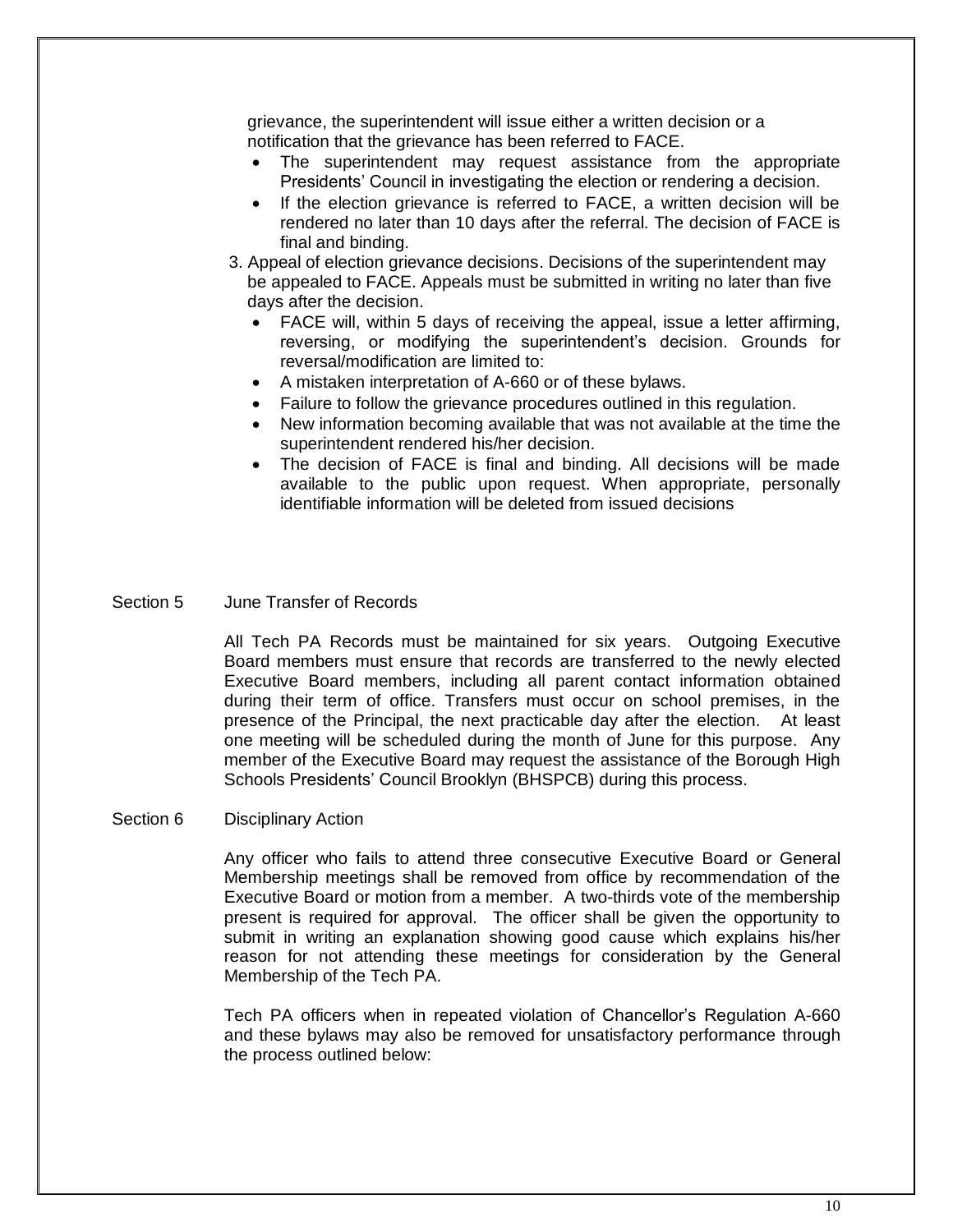- At any General Membership meeting, a Tech PA member may make a motion to begin the process of removing an Executive Board member for clearly described unsatisfactory performance. The Tech PA member making the motion shall specify the activities taken by the Board member to warrant removal, with reference to the Chancellor's Regulations and/or these bylaws.
- If the motion is approved by two-thirds of the assembled members, the General Membership must select a Review Committee by majority vote. Executive Board members may not serve on the Review Committee.
- The Review Committee shall gather relevant information in accordance with Chancellor's Regulation A-660 and these bylaws. The Executive Board member under investigation may present to the Review Committee facts in the form of witness testimony, affidavits, and/or documentary evidence. The Review Committee must present its findings in writing to the General Membership of the PA within 30 calendar days of the date the motion was presented. The notice and agenda of the Tech PA for that session must indicate that a vote will be taken by the General Membership regarding the removal of an Executive Board member.
- The result of the motion must be submitted in writing to the Principal and to the Division of Family and Community Engagement.

# **Article V - Executive Board**

Section 1 Composition

The Executive Board shall be composed of the elected officers of the Tech PA. The Executive Board may also include chairpersons of standing committees. Chairpersons who are not elected members of the Tech PA may participate in the business of Executive Board committee meetings but may not vote. Officers shall be expected to attend all Executive Board meetings.

## Section 2 Meetings

Regularly scheduled meetings of the Executive Board shall be held monthly, September through June, typically on the second Thursday night at 5:00, unless such date falls on a legal or religious holiday, in which case the meeting shall be held on another day that week, or during the previous or next week. If the Tech PA conducts a parent event over a weekend, an Executive Board meeting of the Tech PA may be convened in conjunction with that event in place of the regular Thursday meeting.

Section 3 Voting

Each elected member of the Executive Board shall be entitled to one vote.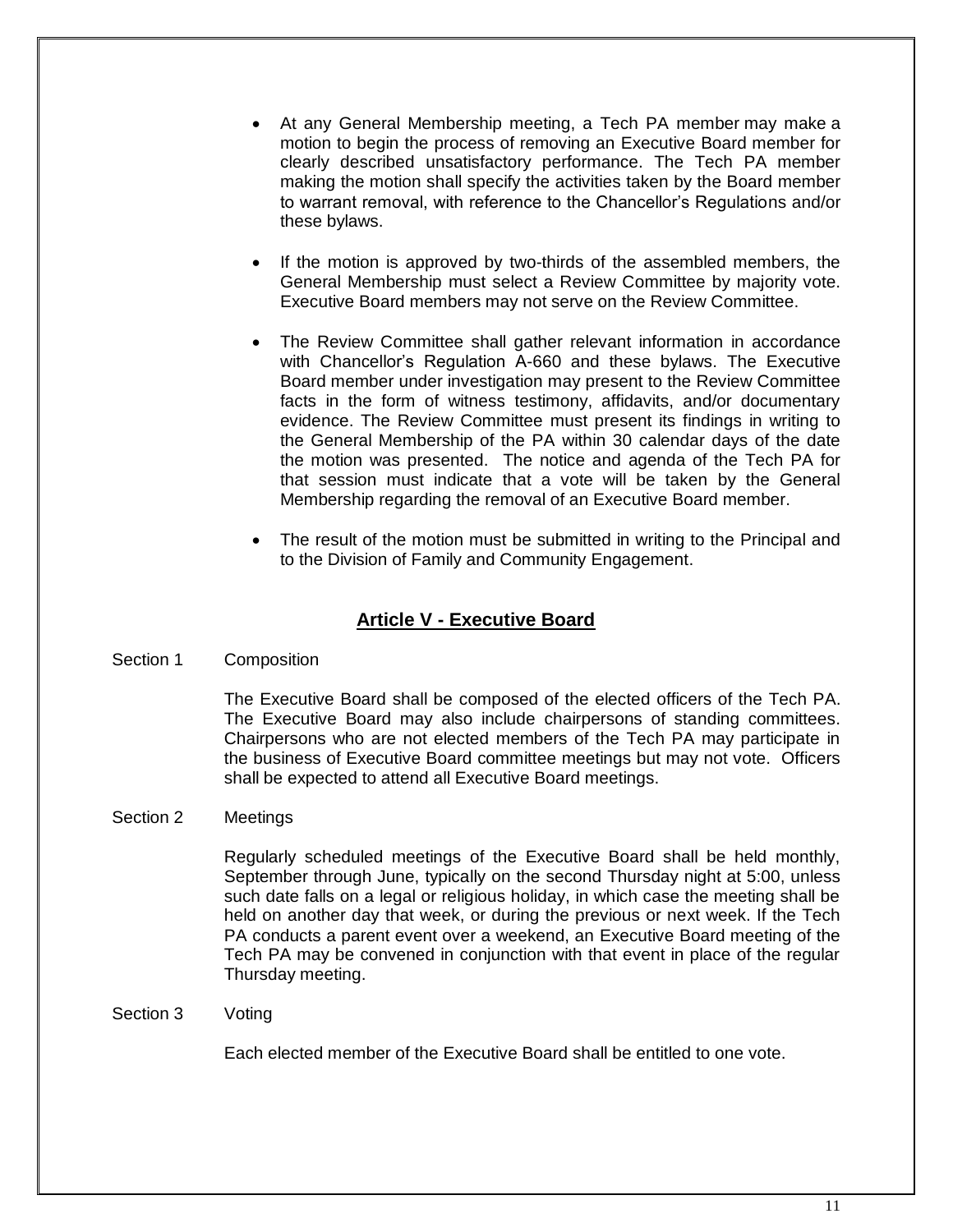## Section 4 Quorum

Seven members of the Executive Board shall constitute a quorum, allowing for official business to be transacted.

## **Article VI – General Membership Meetings**

Section 1 General Membership Meetings

Regularly scheduled meetings of the General Membership of the Tech PA shall be held monthly, September through June, typically on the second Thursday night at 6:30, unless such date falls on a legal or religious holiday, in which case the meeting shall be held on another day that week, or during the previous or next week. If the Tech PA conducts a parent event over a weekend, a general meeting of the Tech PA may be convened in conjunction with that event in place of the regular Thursday meeting. Written notice of each membership meeting shall be distributed in languages spoken by parents at the school, whenever possible. Notice must be sent at least ten calendar days prior to the scheduled meeting. Written notice is satisfied by e-mail communication and/or by posting on the Tech PA website.

All required meetings, including General Membership, Executive Board, and Committee meetings must be held at Brooklyn Technical High School. In the event an exigent matter requires a vote of the Executive Board, an interim Executive Board meeting may be conducted by conference call or similar communications technology, with 24-hour notice to Board members via e-mail.

All eligible members may attend and participate in General Membership meetings.

Non-members may speak or otherwise participate only if acknowledged by the presiding officer.

Section 2 Order of Business

The order of business at meetings of the Tech PA shall be determined by the Executive Board in accordance with these bylaws.

Section 3 Quorum

A quorum of at least 15 Tech PA members, including a minimum of 7 Executive Board members and eight General Membership parents, shall be required in order to conduct official Tech PA business.

## Section 4 Minutes

Proposed minutes of the previous General Membership meeting shall be distributed by the Recording Secretary at the next General Membership meeting. The proposed minutes shall also be available on paper and presented for approval at the subsequent General Membership meeting. Such proposed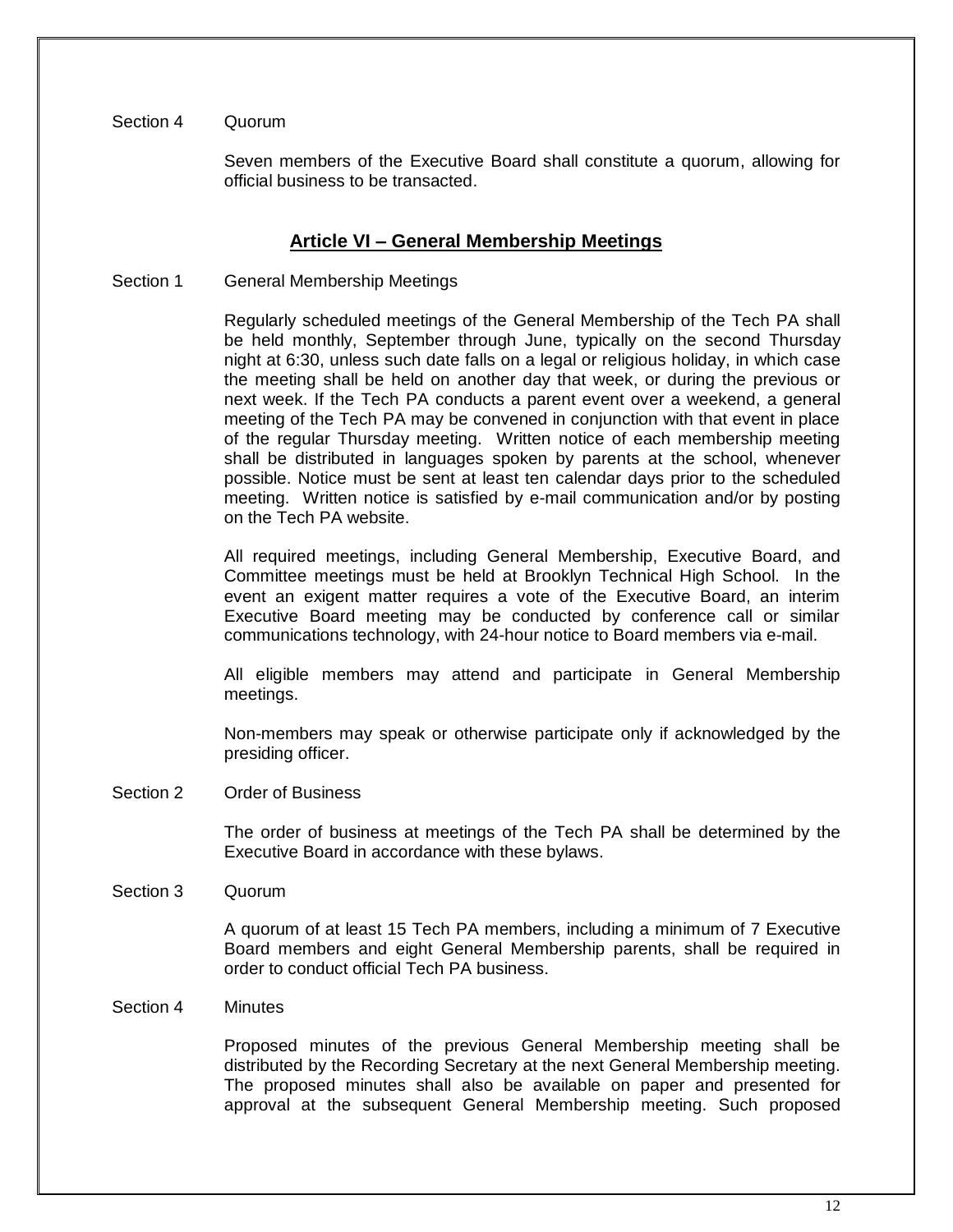minutes shall be amended as necessary and voted on by the General Membership. Minutes need not be taken at committee and executive board meetings, but each committee chair must provide regular updates at general membership meetings.

Section 5 Special Membership Meetings

A special membership meeting may be called to deal with a matter of importance that cannot be postponed until the next General Membership meeting. The President/Co-Presidents may call a special membership meeting with a minimum of 48 hours' notice to parents stating precisely what the topic of the meeting will be. Notice is satisfied by e-mail communication and/or by posting on the Tech PA website.

Upon receipt of a written request from 25 Tech PA members, the President/Co-Presidents must call a special membership meeting within 5 school days of the request and provide 48 hours' notice to parents.

Section 6 Parliamentary Authority

The rules in these bylaws shall apply at all meetings. To the extent that a matter is not addressed herein, *Robert's Rules of Order – Newly Revised* will be deemed to apply, but only to the extent that it is not inconsistent with Department of Education laws, policies, rules, and regulations.

# **Article VII - Committees**

Section 1 Standing Committees

The President/Co-Presidents will appoint standing committee chairpersons with the approval of the Executive Board. All committee chairpersons may attend Executive Board meetings, but only chairpersons who are also elected members of the Executive Board may vote on Executive Board issues. The standing committees of the Tech PA shall include Fundraising, Communications, Nominating, Budget, and Audit. Additional ad-hoc committees may be established by Executive Board approval.

Communications: The Vice President or Co-Vice Presidents of Communications shall be the chair or co-chairs of the Communications Committee and shall be a member or members of the Executive Board. The Communications Committee shall be responsible for disseminating critical information to parents and encouraging parent engagement. The chairperson or co-chairs of the Communications Committee shall make every effort to coordinate communication and outreach with the Assistant Principal for Parent and Student Engagement. The Communications Committee shall maintain the Tech PA website and its social media tools. The Communications Committee shall send a regular newsletter to all Tech PA members. The newsletter may contain a list of Executive Board members, upcoming Tech PA meeting dates, noteworthy student and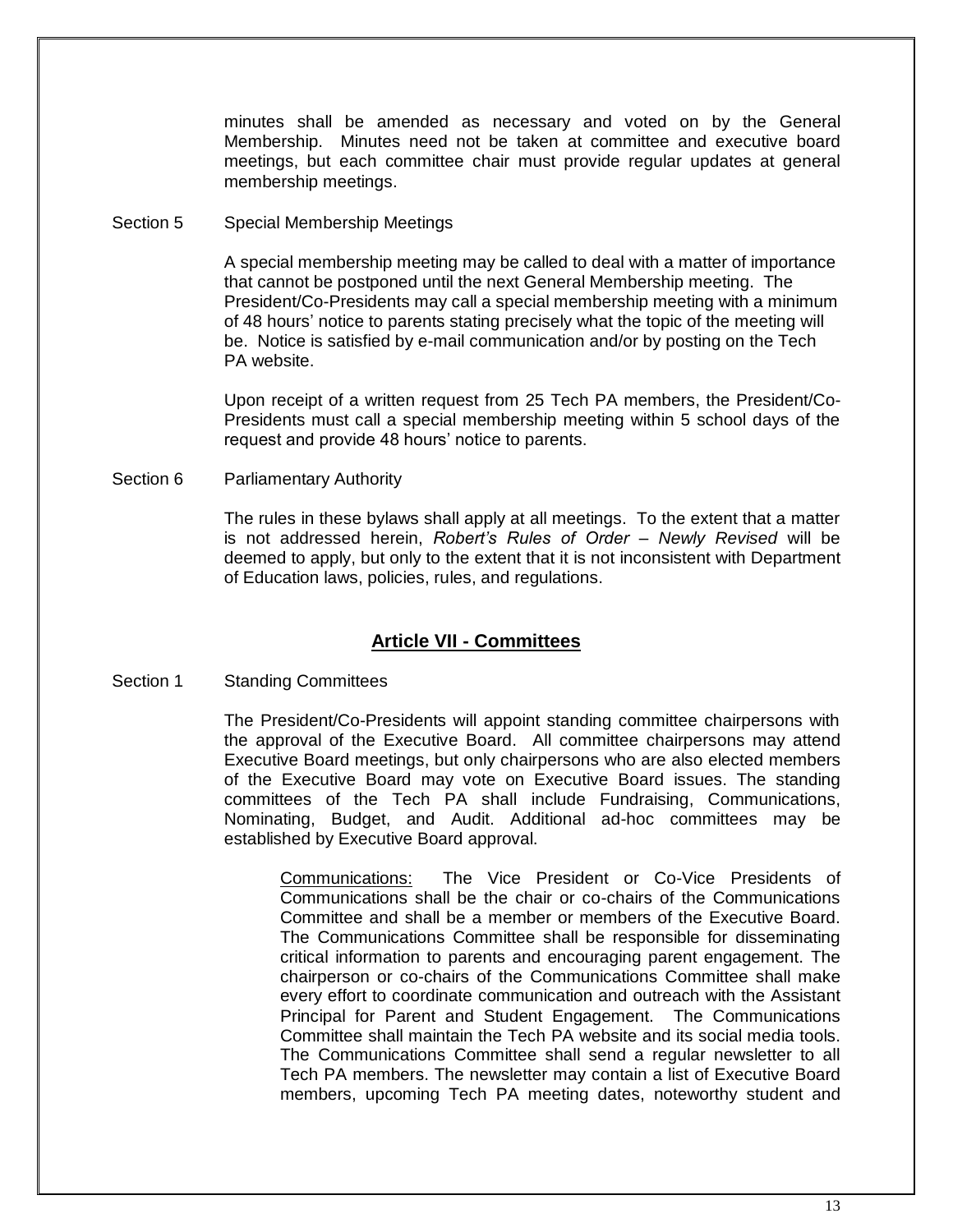parent events, new school policies, budget matters, and any other material deemed appropriate by the Tech PA. These communications shall be in electronic format, circulated to the parent and guardian community by e-mail.

Fundraising: The Vice President or Co-Vice Presidents of Fundraising shall be the chair or co-chairs of the Fundraising Committee and shall be a member or members of the Executive Board. The Fundraising Committee's responsibilities shall include but are not limited to planning and managing fundraising activities and events throughout the school year, including coordinating the annual online auction, if any, applying for grants, and any other activities to raise funds for the PA. The Fundraising Committee chair shall lead the Annual Appeal.

Diversity and Community Engagement. The Vice President or Co-Vice Presidents of Diversity and Community Engagement shall be the chair or co-chairs of the Diversity and Community Engagement Committee and shall be a member or members of the Executive Board. The Diversity and Community Engagement Committee has been established to reach out to and engage the diverse parent population at Brooklyn Technical High School. The PA is committed to hearing the voice of every parent/caregiver, as that is key to the success of the Parent Association's mission to engage parents and foster parent participation. We will build empathy, resilience and community by exploring, understanding and valuing our differences. Will be responsible for planning events and programs to promote a just, diverse, and inclusive community. The programs will include (but not be limited to): language interpretation services, discussions with faculty, administrators, alumni and students, the exploration of noteworthy art, books and film, community building activities and encouraging parents to run for leadership positions.

Budget: The Budget Committee shall be responsible for drafting: (1) a proposed budget each spring for approval by the membership, (2) a written review of the prior year's budget, both of which must be presented for vote at the May membership meeting, and (3) presenting the budget process. (See Article VIII, Section 3.).

Audit: The Audit Committee shall conduct an internal audit of all financial affairs of the organization. The Treasurer shall make all books and records available to the Audit Committee. The Audit Committee shall review the books and records of the Tech PA and prepare a written report to be presented to the membership at the May General Membership meeting. See Article VIII, Section 4.

Nominating: See Article IV, Section 4.

## **Article VIII - Financial Affairs**

Section 1 Fiscal Year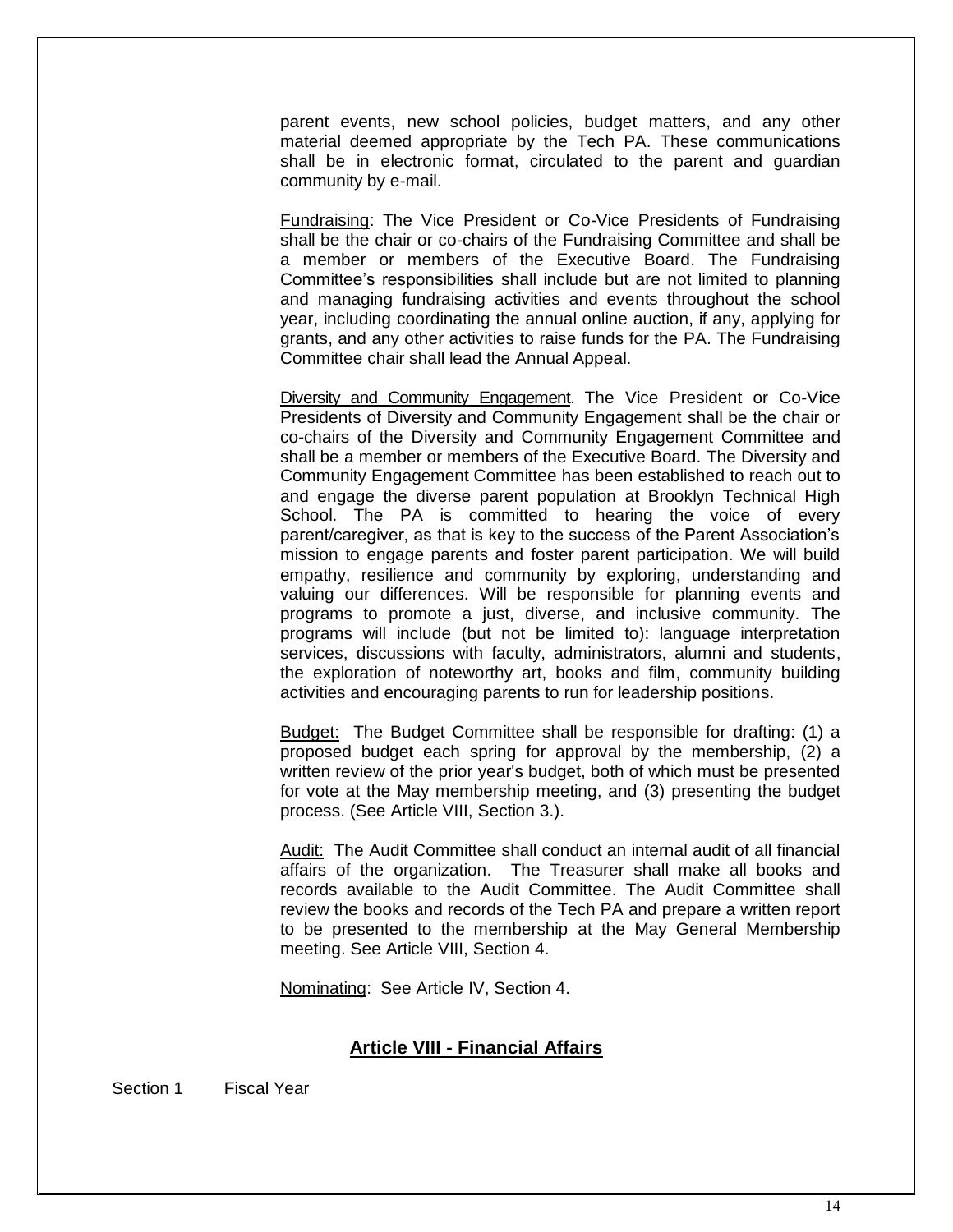The fiscal year of the Tech PA shall run from July 1 through June 30.

## Section 2 Signatories

The President/Co-Presidents, Treasurer, and Assistant Treasurer shall be authorized to sign checks. All checks require at least two approvals by such officers. Those approving and signing a check may not be related by blood or marriage. Under no circumstances may spouses, siblings, in-laws or other relatives or members of the same household sign or approve the same Tech PA check. A Tech PA member may not sign a check if she/he has any direct or indirect interest in the expenditure.

## Section 3 Budget

The Executive Board shall be responsible for the development and/or review of the budget process, which includes:

- The outgoing Executive Board must review the current budget, annual financial status, accounting, expenditures and outstanding bills and prepare a proposed budget for the next school year.
- The proposed budget must be presented to and approved by the membership no later than the June meeting.
- The incoming Executive Board must review the proposed budget in September for presentation and discussion during the September General Membership meeting. Budget amendments may be proposed and voted on at this time.
- The counting and handling of any cash, checks, or money orders received by the Tech PA, must be completed by at least two Tech PA members. These Tech PA members cannot be related by blood or marriage. Funds must be counted in the school on the same day of receipt. The Tech PA's financial records must display the total amount of funds and the signatures of the Tech PA members who participated in counting the funds.
- The Principal's written consent is required when a fundraising activity is held during school hours or on school property.
- All funds should be deposited in the Tech PA bank account by authorized Executive Board members within one business day of receipt, but in any event, no longer than three business days. If the deposit will not be made within one business day, the Executive Board must ensure that all funds are secured in a locked location on school premises. The Executive Board must obtain written acknowledgement from the Principal when Tech PA funds are secured in the school. Under no circumstances may fundraiser proceeds be stored in a member's place of work or residence.
- Documentation related to every transaction must be maintained at the school (e.g., cancelled checks, deposit receipts, purchase orders, Tech PA minutes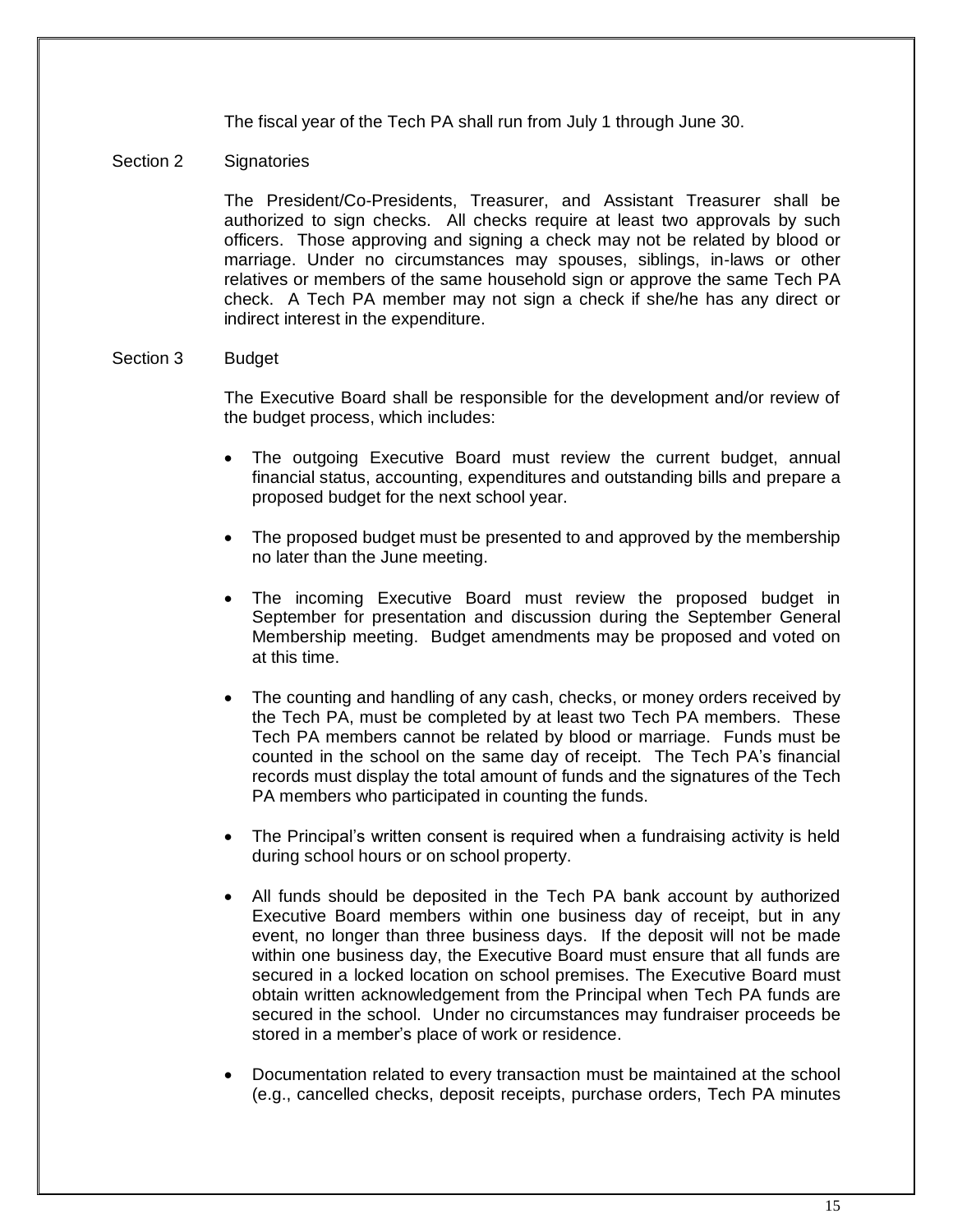related to the financial transactions, etc.). Documentation may be stored at the school electronically.

The budget may be amended by vote of the General Membership at any membership meeting.

All expenditures not included in the budget at the time of its adoption must be approved by majority vote of the General Membership, and the budget will be amended accordingly.

The Executive Board is authorized to make emergency expenditures not included in the budget up to but not to exceed \$1,500 with a two-thirds approval of the Executive Board. These expenditures shall be reported to the General Membership at the next Tech PA meeting. The minutes of the meeting must reflect a majority vote taken by the Tech PA to accept this action.

#### Section 4 Audit

It is recommended, but not required, that an internal audit be conducted once every year, preferably before submitting the PA Annual Financial Report. However, failure to conduct an internal audit is not a reason to delay the filing of the Annual Financial Report. An internal audit should also be conducted whenever there is a change in the person holding the office of treasurer.

The President/Co-Presidents shall request volunteers to form an Audit Committee of three to five persons. The volunteers must be qualified by education and/or experience to conduct an audit. Executive Board members who are not eligible signatories on Tech PA checks may serve on the Audit Committee. The majority of the committee members shall be comprised of parents from the General Membership.

The Audit Committee shall conduct an audit of all financial affairs of the Tech PA with the help of the Treasurer who shall make all books and records available to them.

Additional duties of the Audit Committee may include examining all relevant financial statements and records of disbursements, verifying all Tech PA equipment and ensuring compliance with bylaw provisions for the transaction of funds.

Per A-660, it is recommended that PAs with more than \$50,000 in net annual income hire a CPA or a person with professional expertise in accounting, business, or a related field to conduct their internal audit. The individual selected should be knowledgeable of the laws, policies, rules and regulations applicable to PAs. This individual must not be a member of the PA or relative of any PA member, or have any direct or indirect interest in the funds.

Upon completion of their review and investigation, the Audit Committee shall prepare a written audit report to be presented to the membership at the May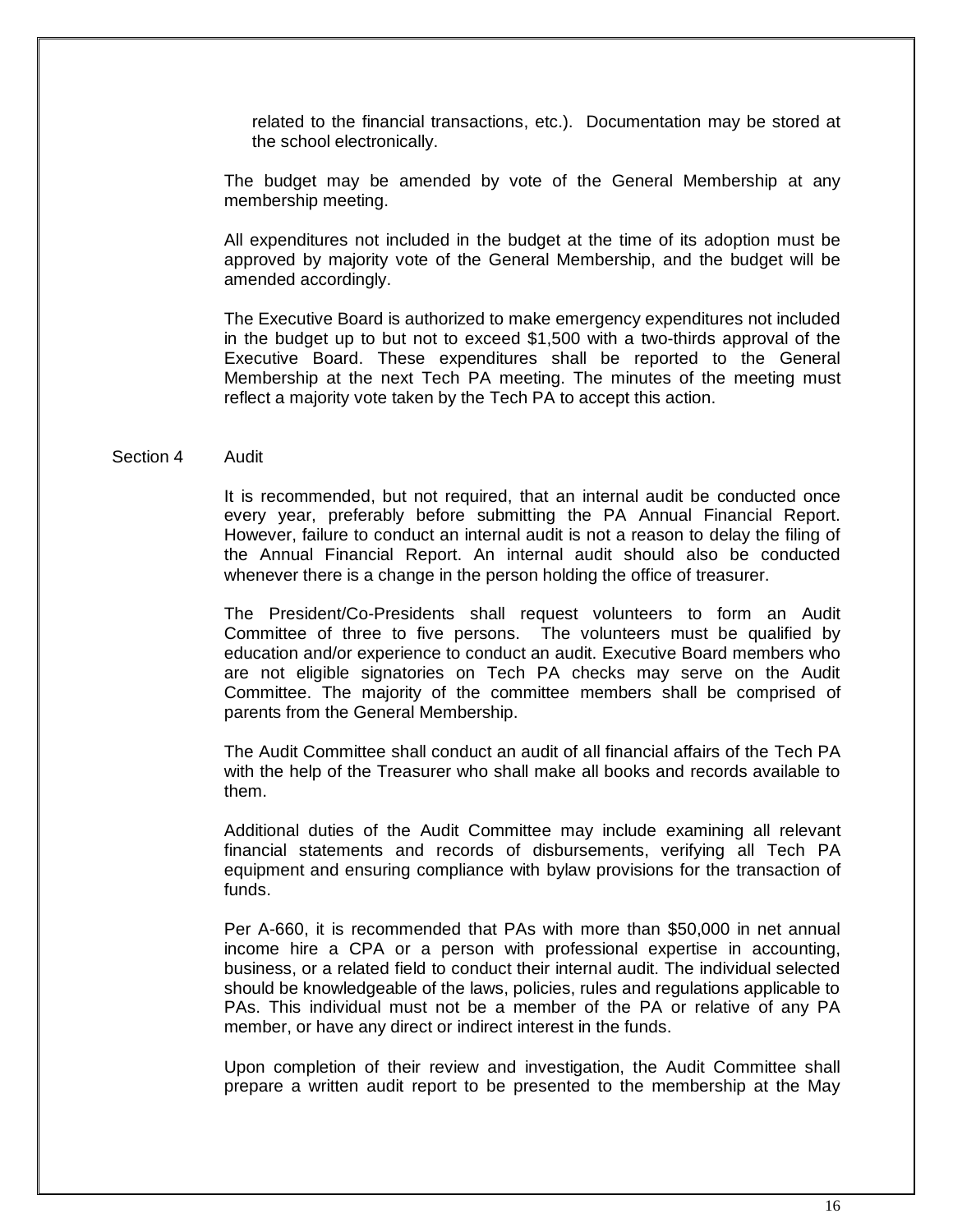General Membership meeting. This report shall also be included for review and discussion during the June transfer of records.

## Section 5 Financial Accounting

The Treasurer shall prepare the Interim PA Financial Report by January 31 and the Annual PA Financial Report by the June meeting, including all income, expenditures, and other transactions. These reports shall be presented and reviewed by the General Membership. Copies of these reports shall be provided to the Principal.

The Treasurer shall be responsible for all funds of the Tech PA and shall keep accurate records in a form consistent with these bylaws and applicable Regulations of the Chancellor. In accordance with Chancellor's Regulation A-610, parents must obtain written approval from the Principal before collecting fundraiser proceeds from students.The Treasurer and at least one other officer shall transport all funds to the bank. Deposit slips shall identify the source of all deposited funds. All parties involved in financial transactions shall initial the deposit slips*.* All financial records of the Tech PA including checkbooks, ledgers, cancelled checks, invoices, and receipts shall be maintained and secured on school premises.

## **Article IX – Press Releases and Public Statements**

Section 1 Press Releases

The President/Co-Presidents may issue press releases on matters of policy affecting Brooklyn Technical High School and/or Brooklyn Tech students and families, on behalf of the parent body. The President/Co-Presidents shall advise and confer with members of the Executive Board prior to issuing a press release.

Section 2 Public Statements

The President/Co-Presidents may make public statements on matters of policy affecting Brooklyn Technical High School and/or Brooklyn Tech students and families, on behalf of the parent body.

## Section 3 Nonpartisan

Under no circumstances may the members of the Tech PA Executive Board advocate for or against a partisan candidate in their official capacity as Tech PA board members. Nothing in this section prohibits an Executive Board member from involvement in partisan politics in his/her personal capacity, provided that the board member does not invoke his/her position in the Tech PA or otherwise imply endorsement by the Tech PA.

## **Article X – Amendments and Regular Review of Bylaws**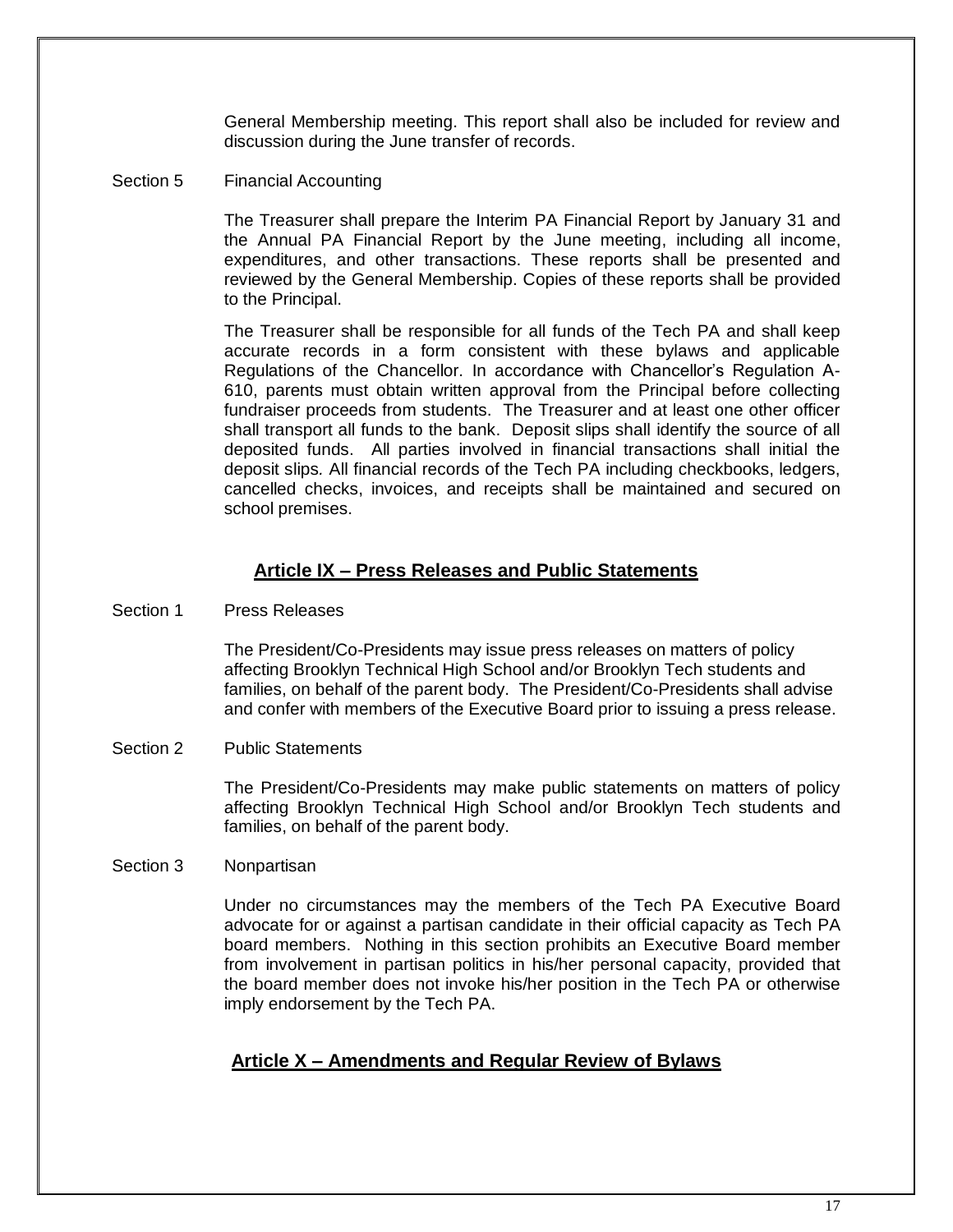- Section 1 These bylaws may be amended by a majority vote at any regular meeting of the Tech PA. Amendments are effective immediately unless otherwise specified. A thorough review of these bylaws shall be conducted every 3 years. All provisions of these bylaws must conform to CR A-660 and Department of Education guidelines.
- Section 2 Any member may present a motion at a General Membership meeting to amend a provision of the bylaws that is not in compliance with CR A-660. Amendments that bring the bylaws into compliance must be voted on immediately after the motion is presented. A two-thirds vote of the membership is required for approval.